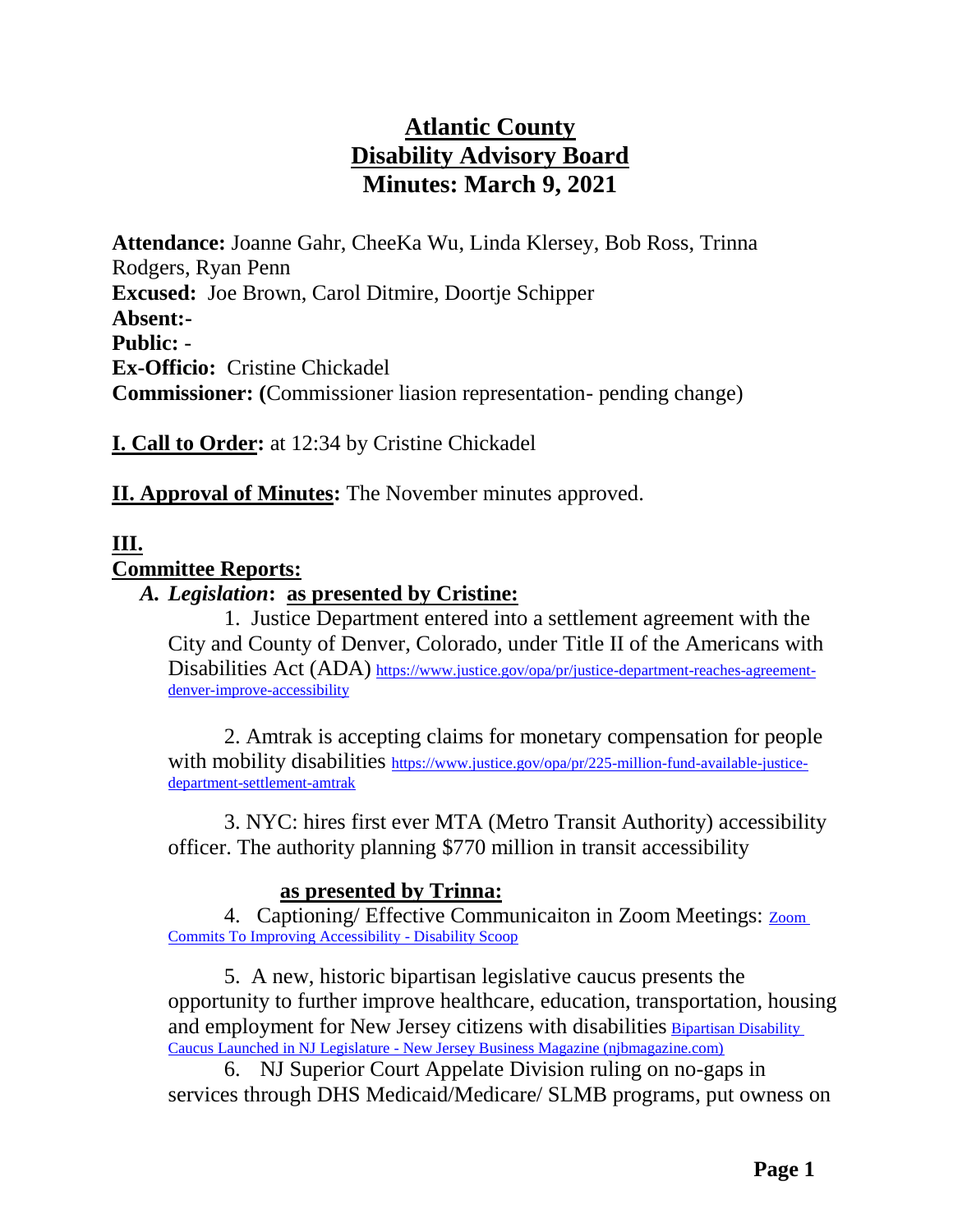## *B. Access***:**

1**.** Linda Klersey commented about tight spaces at the EHT Walmart. They are to code but to the complete minimum. Very hard to navigate with a wheelchair. Perhaps a letter to the store on our behalf?

# **IV. Old Business:**

- 1. Beach Brochures: Still seeking content from Longport, Mays Landing and Atlantic City. Counties who did not reply with content will be asked to contribute. Chee Ka Wu will contact Atlantic City to request their participation.
- 2. ADA 101 Webinar: Trinna commented how accessible communication was active for webinar: closed captioning.

# **V. New Business:**

- 1. New board applicant Susan, to present her interest and contributions at next meeting. Cristine will contact.
- 2. Ryan Penn has agreed to draft a Disability Advisory Board brochure, to share on our webpage. Ryan will also make the remaining table tents with board members names for future inperson meetings.
- 3. Joe brown requested we ask neighboring counties to contribute their process and initiatives and potentially collaborate or spark further concepts to implement here in Atlantic. Cristine will further inquire.
- 4. Trinna discussed ongoing issue in navigating the community with a mobility device when so many cars park in driveways that extend onto sidewalk. She will ask municipality about enforcing said laws.
- 5. Officer voting. Members are requested to email Cristine with shift in status or addition to a committee

# **VI. Good and Welfare:**

1. Covid Vaccines? Anyone needing help registering contact Cristine for help.